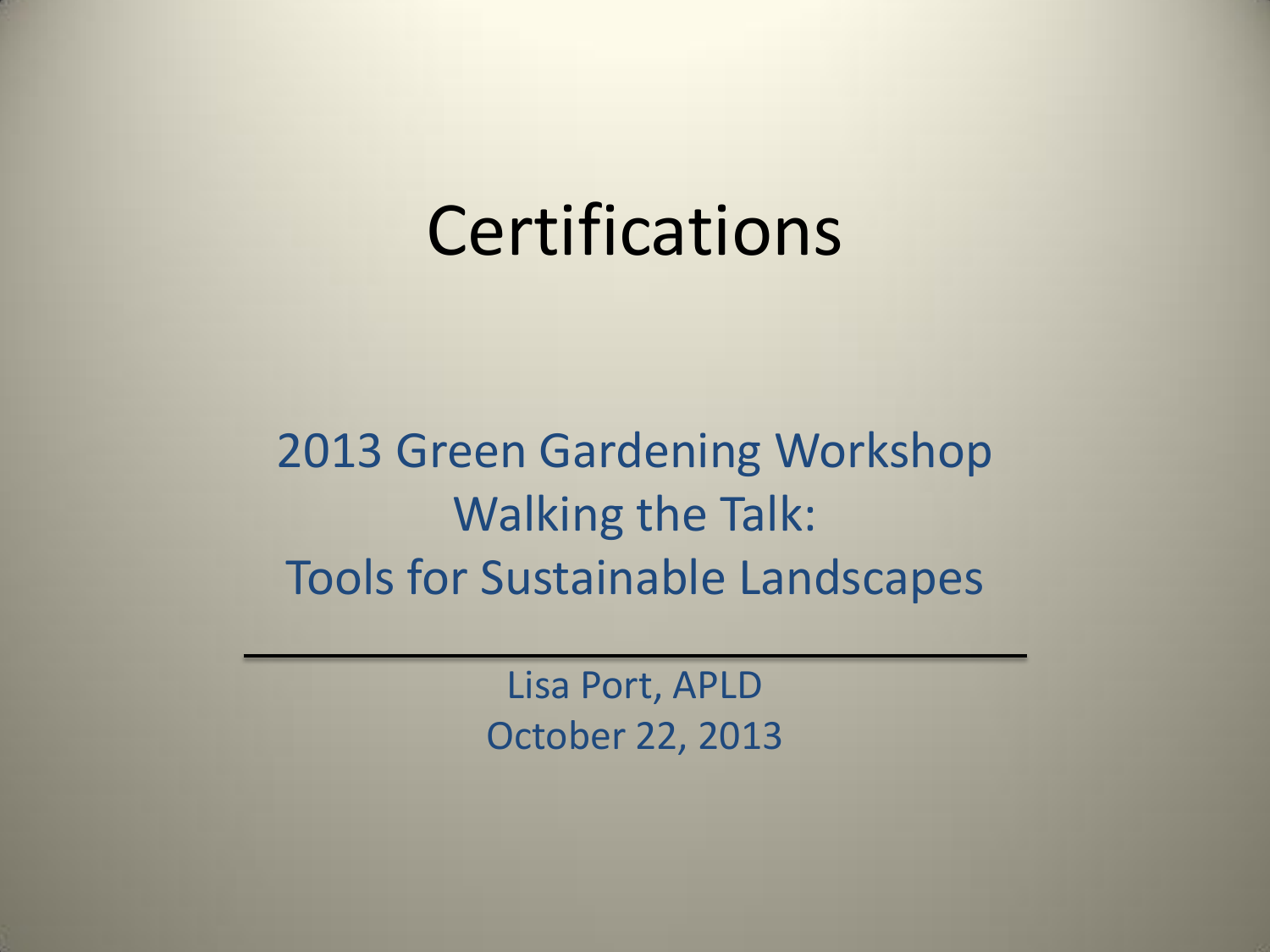# Professional Industry Organizations

- WSNLA, Washington State Nursery and Landscape Association, [www.wsnla.org](http://www.wsnla.org/)
	- Wholesale and retail nursery owners, landscape contractors/builders, designers, students
- WALP, Washington Association of Landscape Professionals, [www.walp.org](http://www.walp.org/)
	- Landscape contractors, design-build companies, installation and maintenance companies, students
- APLD, Association of Professional Landscape Designers, [www.apld.org](http://www.apld.org/), [www.apldwa.org](http://www.apldwa.org/)
	- Landscape designers, design-build companies, landscape architects and landscape architecture graduates, students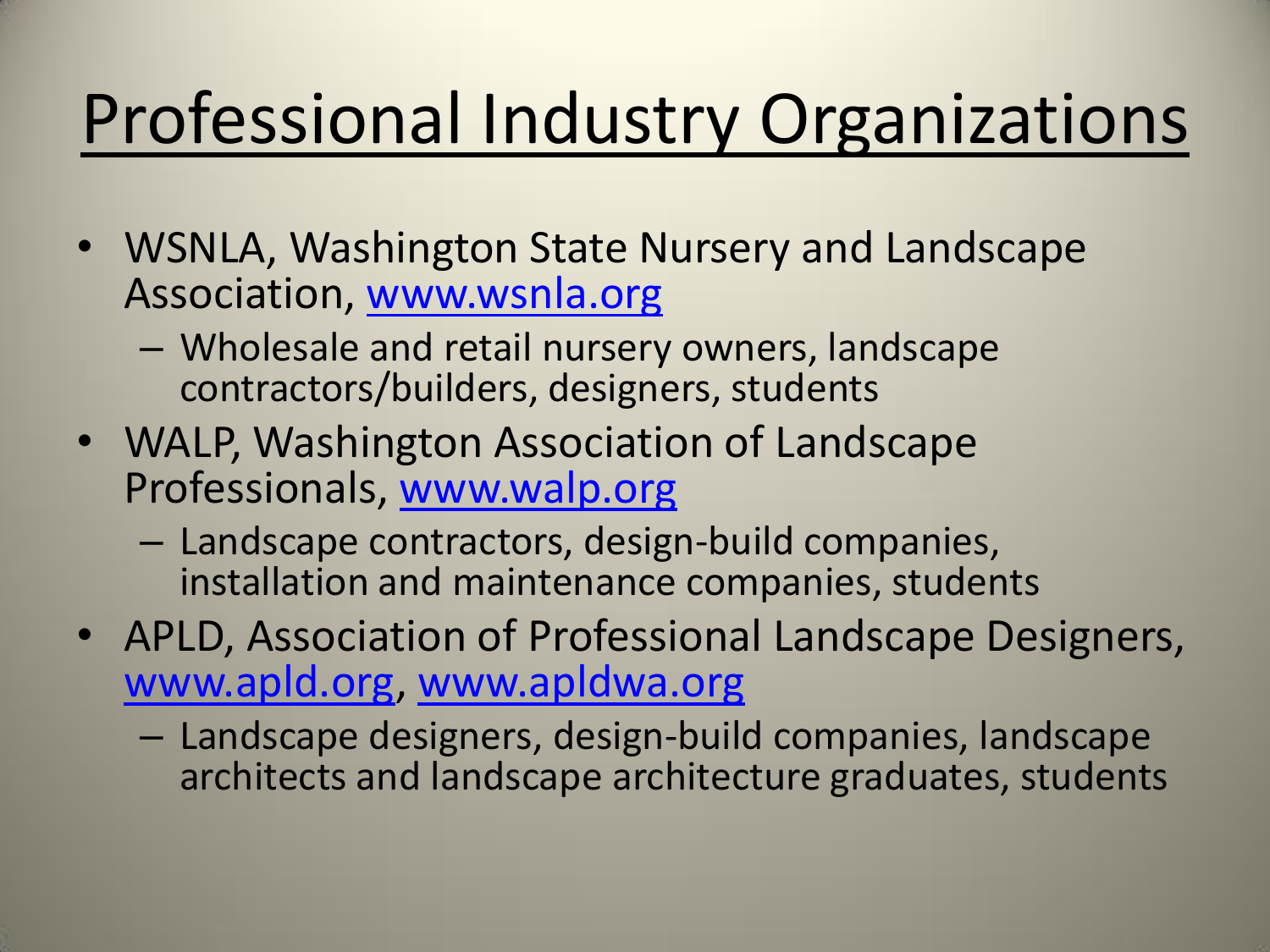# Professional Industry Organizations

- WASLA, Washington Chapter, American Society of Landscape Architecture, [www.wasla.org](http://www.wasla.org/)
	- Licensed Landscape Architects, students
- ISA, International Society of Arboriculture, [http://www.isa](http://www.isa-arbor.com/)[arbor.com/](http://www.isa-arbor.com/)
	- Tree people
- COOL, Coalition of Organic Landscape Professionals, [www.organiclandscapers.org](http://www.organiclandscapers.org/)
	- A professional organization dedicated to promoting organic landscaping
- IA, Irrigation Association, [www.irrigation.org](http://www.irrigation.org/)
	- A member organization supporting irrigation companies and professionals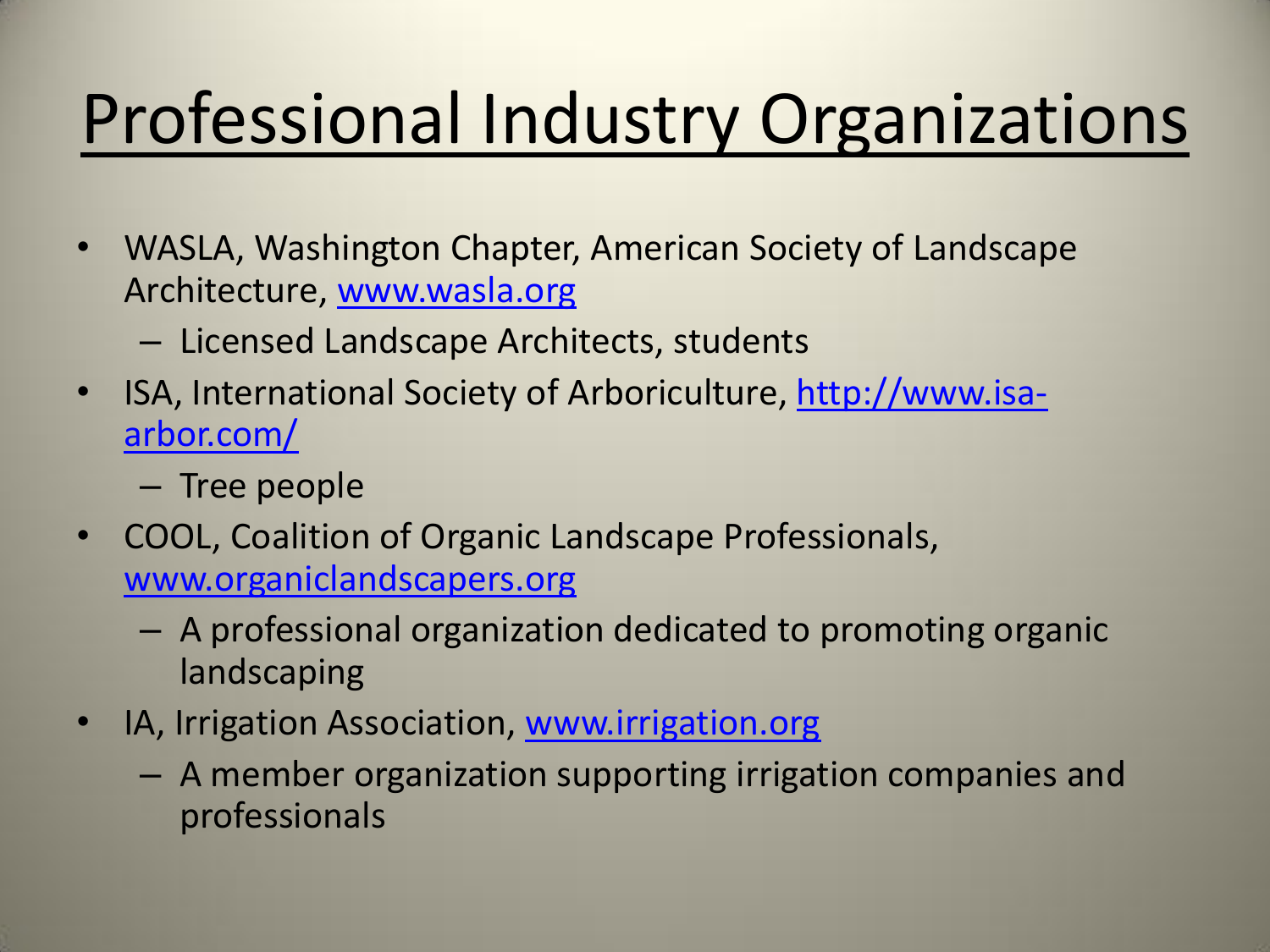Individual Certifications and Professional Designations

- APLD Certified Landscape Designer
- WSNLA –Certified Professional Horticulturist (CPH)
- WALP Landscape Industry Certified (LIC) Technician (formerly CLT) and LIC Manager (formerly CLP)
- ISA Certified Arborist
- ASLA RLA/PLA, Registered Landscape Architect, Professional Landscape Architect
- IA Several Certifications available